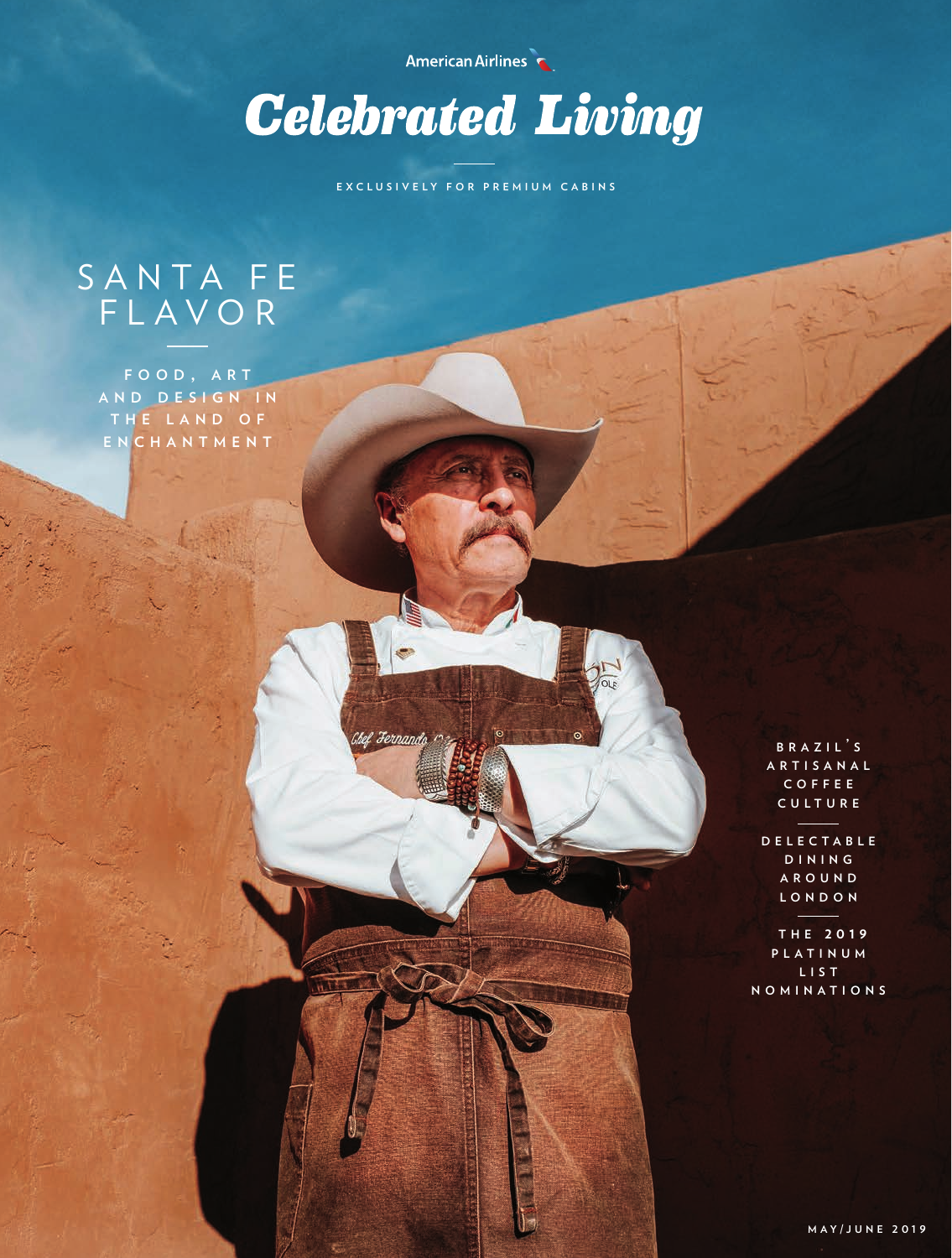

# PLATINUM AWARD NOMINATIONS 2019 **THE LIST**

*Celebrated Living*'s panel of experts has chosen the world's top hotels, resorts, restaurants and travel adventures. We need your opinion to help us determine the winners, which will be published in the September/October issue. Let us know your favorites and you will be automatically entered into a drawing to win 50,000 American Airlines AAdvantage® miles. Visit *americanway.com* to vote. Voting ends June 30, 2019.

# **BEST BOUTIQUE HOTELS**

**Aman**, Venice, Italy **The Cotton House**, Mustique **Hotel 41**, London **Hotel TwentySeven**, Amsterdam **The Ivy Hotel**, Baltimore **J.K. Place**, Rome **La Réserve**, Paris **The Siam**, Bangkok **The Singular**, Santiago, Chile **Topping Rose House**, Bridgehampton, NY

#### **BEST CITY HOTELS**

**Aman**, Tokyo **Baccarat Hotel**, New York City **Baur au Lac**, Zurich **Belmond Cadogan Hotel**, London **Line**, Washington, D.C. **The Middle House**, Shanghai **The Peninsula**, Chicago **The Pierre**, New York City **Ritz**, Paris **The Upper House**, Hong Kong

#### **BEST COUNTRY HOUSE HOTELS**

**Ballyfin**, Ireland **The Fife Arms**, Scotland **Hacienda AltaGracia**, Costa Rica **Heckfield Place**, Hampshire, U.K**. Rumene Manor**, Kandava, Latvia

#### **BEST INNS**

**Casa Maria Luigia**, Modena, Italy **Farmhouse Inn**, Forestville, CA **The Inn at Bay Fortune**, Prince Edward Island, Canada **The Inn at Erlowest**, Lake George, NY **The Inn at Little Washington**, Washington, VA

#### **BEST HOTELS OPENED IN THE PAST YEAR**

**Blackberry Mountain**, Walland, TN **Brach**, Paris

**Rosewood**, Hong Kong **Rosewood Miramar Beach**, Montecito, CA **Six Senses Maxwell**, Singapore

#### **BEST HOTEL DESIGNS**

**Chicago Athletic Association**, Chicago **Ett Hem**, Stockholm **The Fontenay**, Hamburg, Germany **Ham Yard Hotel**, London **Hotel Unique**, São Paulo **Lutetia**, Paris **Mollie's Motel Diner**, Oxfordshire, U.K.

**Nobu Ryokan**, Malibu, CA **Royal Mansour**, Marrakech, Morocco **Viceroy Los Cabos**, San José

del Cabo, Mexico **BEST HOTEL** 

# **INNOVATORS**

**Clayoquot Wilderness Resort**, Vancouver Island, Canada **Eaton**, Washington, D.C.

**Hix Island House**, Vieques, Puerto Rico **Hôtel des Grands Boulevards**, Paris

**Nayara Resort, Spa & Gardens,** La Fortuna, Costa Rica

#### **BEST BEACH RESORTS**

**Amanyara**, Turks and Caicos **Belmond Cap Juluca**, Anguilla **The Brando**, French Polynesia **Conrad Bora Bora Nui**, Bora Bora **Domes Noruz Chania**, Kato Daratso, Greece **GoldenEye**, Ocho Rios, Jamaica **Ponta dos Ganchos**, Santa Catarina, Brazil **Rosewood Baha Mar**, Nassau, Bahamas **The Shore Club**, Turks and Caicos **Zanzibar White Sand Luxury Villas & Spa**, Zanzibar, Tanzania